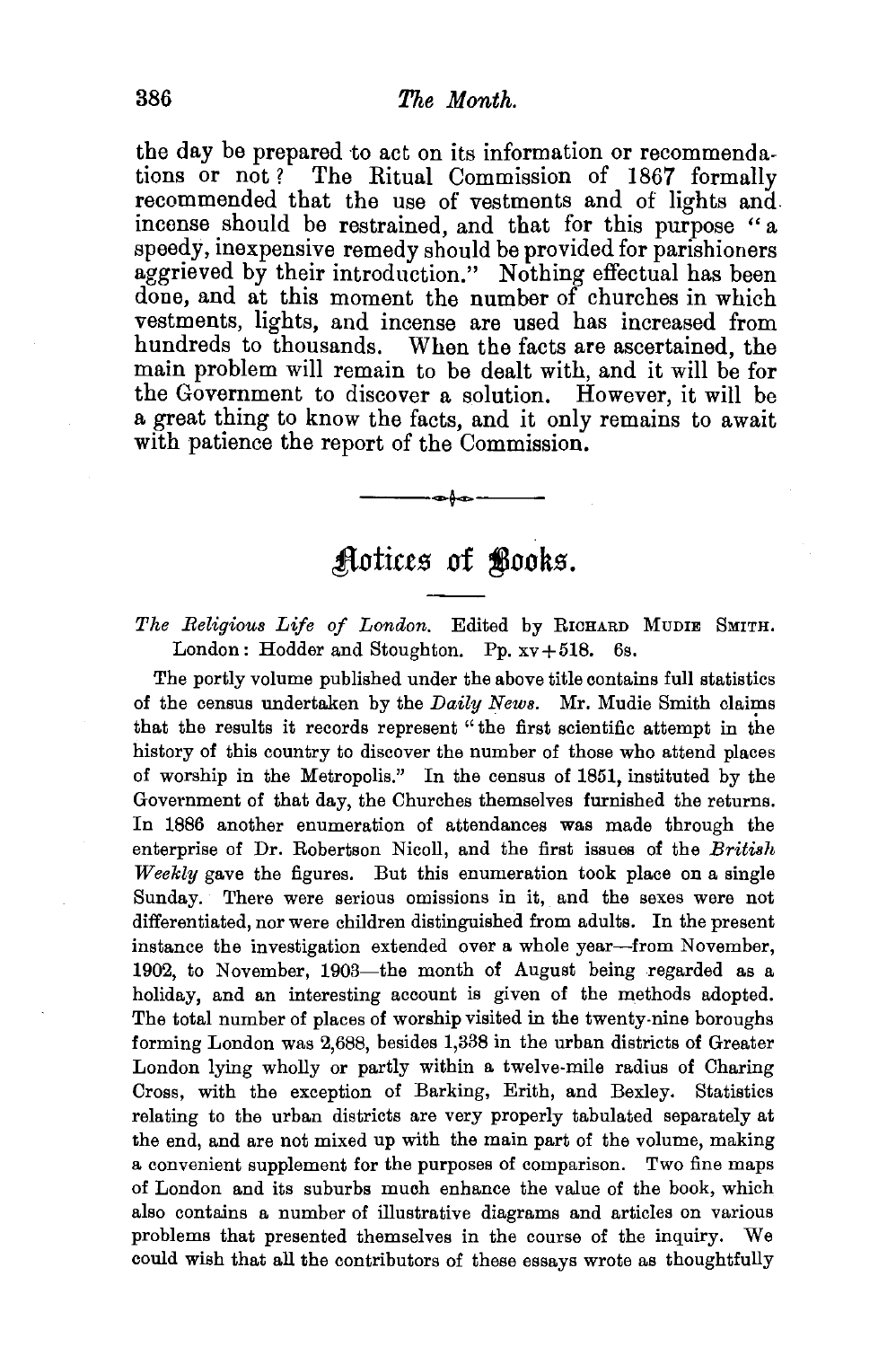and sensibly as the editor or Mr. Watts Ditchfield. Some of them indulge in lucubrations reminding us of what Matthew Arnold called "the magnificent roaring of the young lions." Others, happily for their readers, are content to indicate in a matter-of-fact way the general features of the situation in the districts they describe.

The population of the London boroughs is 4,536,541; and Mr. Mudie Smith calculates that out of this total the number of people who could . go to a place of worship if they would, excluding the sick and those too young or too old, may be reckoned as 2,235,152. The attendances recorded amounted to 1,003,361. But, since many of these were double attendances of the same persons, an ingenious plan was tried for ascertaining the approximate percentage of such cases, with the result of reducing the total of worshippers to 832,051. There may, of course, be errors; but the census probably gives a fair idea of the general state of things, and so many precautions were taken in carrying it out that we see no reason for distrusting its comparative correctness. The details it brings to light cannot be considered satisfactory. Since the year 1886 the population of London has increased by half a million, yet attendance at public worship has declined in an alarming degree. It is startling to discover that in the Church of England the figures show a falling off of nearly 140,000, while Nonconformist attendances have diminished to the extent of 36,000. The only religious body that contrives to hold its own, with the exception of Roman Catholics and Jews, appears to be the Baptist denomination, which goes on growing in poor and crowded neighbourhoods, and the statistics supply a remarkable confirmation of Mr. Charles Booth's opinion. Readers of Mr. Booth's work will remember that he was much impressed by the steady progress of the Baptists, attributing it to the strength and intensity of their doctrinal convictions and the absence of anything approaching to flabbiness in their teaching. It would be impossible, within the limited space at our disposal, to summarize adequately the contents of the census tables. They will well repay close and careful study. One thing that may be learnt from them is the signal failure of the various substitutes which have been devised in place of the old-fashioned system of preaching the Gospel. It is in our conceptions of the work of the ministry that a reform is needed, and no remedy for the evils laid bare in this volume would seem to be possible until there is a return to Gospel principles and the faithful delivery of the Gospel message.

*The Metropolitan Tabernacle Pulpit.* Sermons preached by C. H. SPURGEON. Revised and published during the year 1903. Vol. xlix. London: Passmore and Alabaster. Pp. xii+624. 7s. 6d.

A tattered copy of a sermon by Mr. Spurgeon, marked "Very good. -D. L.," was one of the few things Livingstone had with him when he died. The regular publication of the great Nonconformist preacher's discourses began in the New Year's week of 1855, and has been continued week by week ever since without intermission. Several hundred still